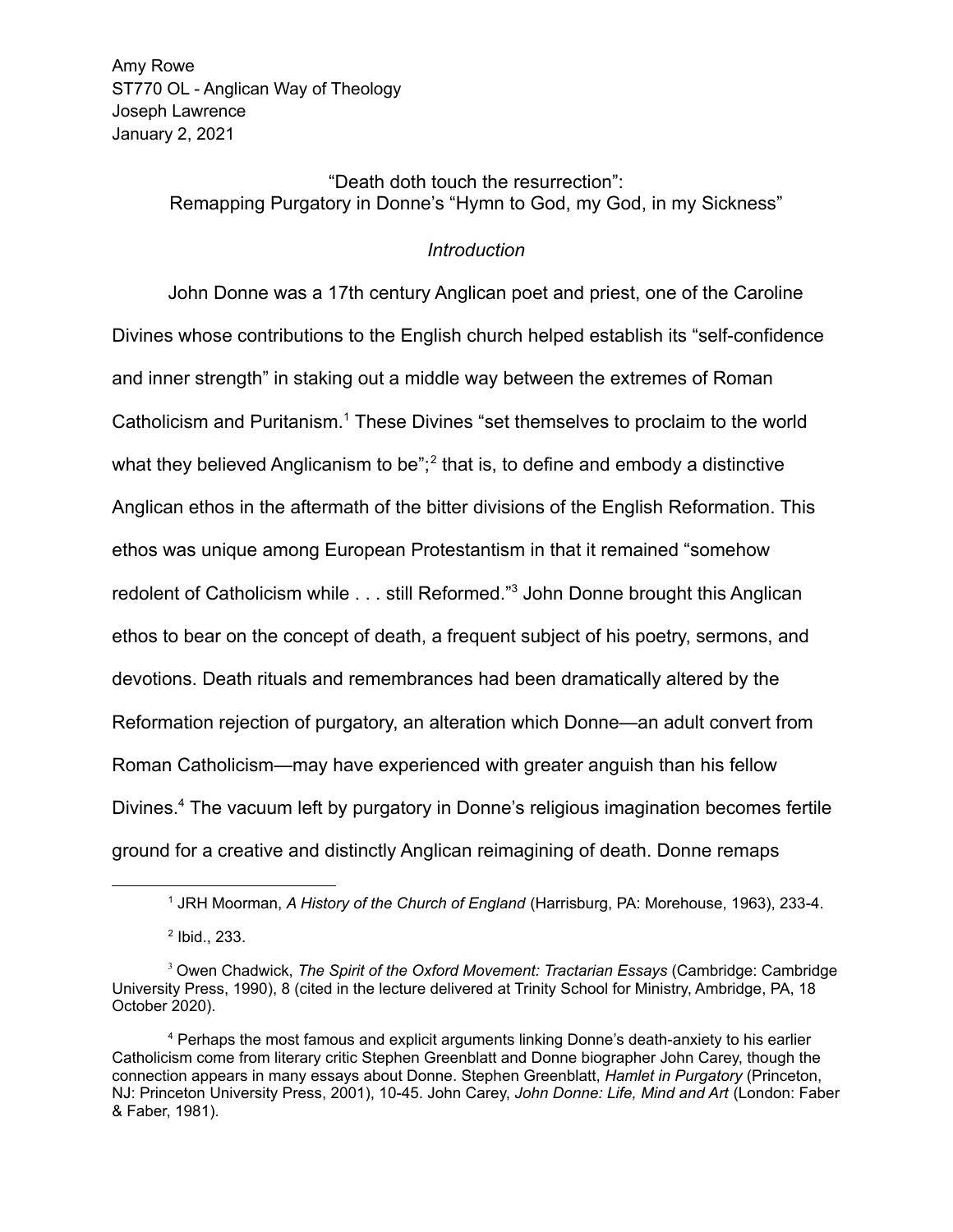purgatory, bringing its torments and preparatory function into the present life and infusing it with hope, as its reward of eternal salvation is assured by Reformation doctrines. This paper will explore Donne's view of death in "Hymn to God, my God, in my Sickness," a poem composed on his deathbed<sup>5</sup> and reflecting a mature, richly imagined, and uniquely Anglican theology of death.

## *Purgatory in Post-Reformation England and in Donne's Religious Imagination*

As mentioned above, Donne was an adult convert to Protestantism. He was raised in a Roman Catholic family of impressive lineage, his mother a direct descendant of St. Thomas More and his ancestry populated by "the foremost group of intellectuals in early sixteenth-century England, internationally famous, and devout Catholics."<sup>6</sup> Following the Reformation, Roman Catholic identity calcified in an atmosphere of reactionary theology, persecution, and discrimination; thus, Donne's childhood in a prominent Catholic family would have significantly shaped his early religious identity.<sup>7</sup>

 $6$  Carev, 11.

<sup>&</sup>lt;sup>5</sup> The date of this poem is sometimes disputed. Donne's first biographer, his friend Izaak Walton, dates it just weeks before Donne's death in 1630. Later scholars have sometimes attempted to place it alongside Donne's earlier *Devotions Upon Emergent Occasions* in 1623 because its setting is a sickbed, and because Donne's only other Hymn was written at this earlier date. However, I am persuaded by arguments for the later date. Walton was constantly with Donne at his deathbed, as was Henry Wotton, the man responsible for the publication of Donne's poems after his death. Wotton, like Walton, dated the poem 1630 in its posthumous publication, and it seems unlikely that Donne's deathbed companions and literary executors would have made such a mistake. Further, the tone of *Devotions* is ardently hopeful of recovery, whereas "Hymn to God, my God" has made its peace with death. Finally, "Hymn" shares language and imagery with Donne's final sermon, "Death's Duell," indisputably dated and preached just weeks prior to his death, representing a cohesiveness to his deathbed reflections. However, even if this hymn were composed in 1623, one may still view it from the lens of a deathbed poem, as Donne's *Devotions* indicate his belief that his illness would take his life. See Evelyn M. Simpson, "The Date of Donne's "Hymne to God My God, in My Sicknesse," *The Modern Language Review* 41, no. 1 (1946), 9-15, and Izaak Walton, *The Life of Dr. John Donne (1640)*, in *Devotions Upon Emergent Occasions, Death's Duel, and The Life of Dr John Donne* (New York: Random House, 1999), 205.

 $<sup>7</sup>$  This point has not been lost on his biographers, some of whom saw Donne's conversion as an</sup> insincere act of mere vocational ambition, since jobs and social status were difficult for Roman Catholics to attain. Carey is typical of this view, organizing his biography around the dual themes of Donne's apostasy and ambition. Others have taken a more nuanced view, attempting to take Donne's conversion at face value but identifying a conflicted Catholic conscience running through his works. For an overview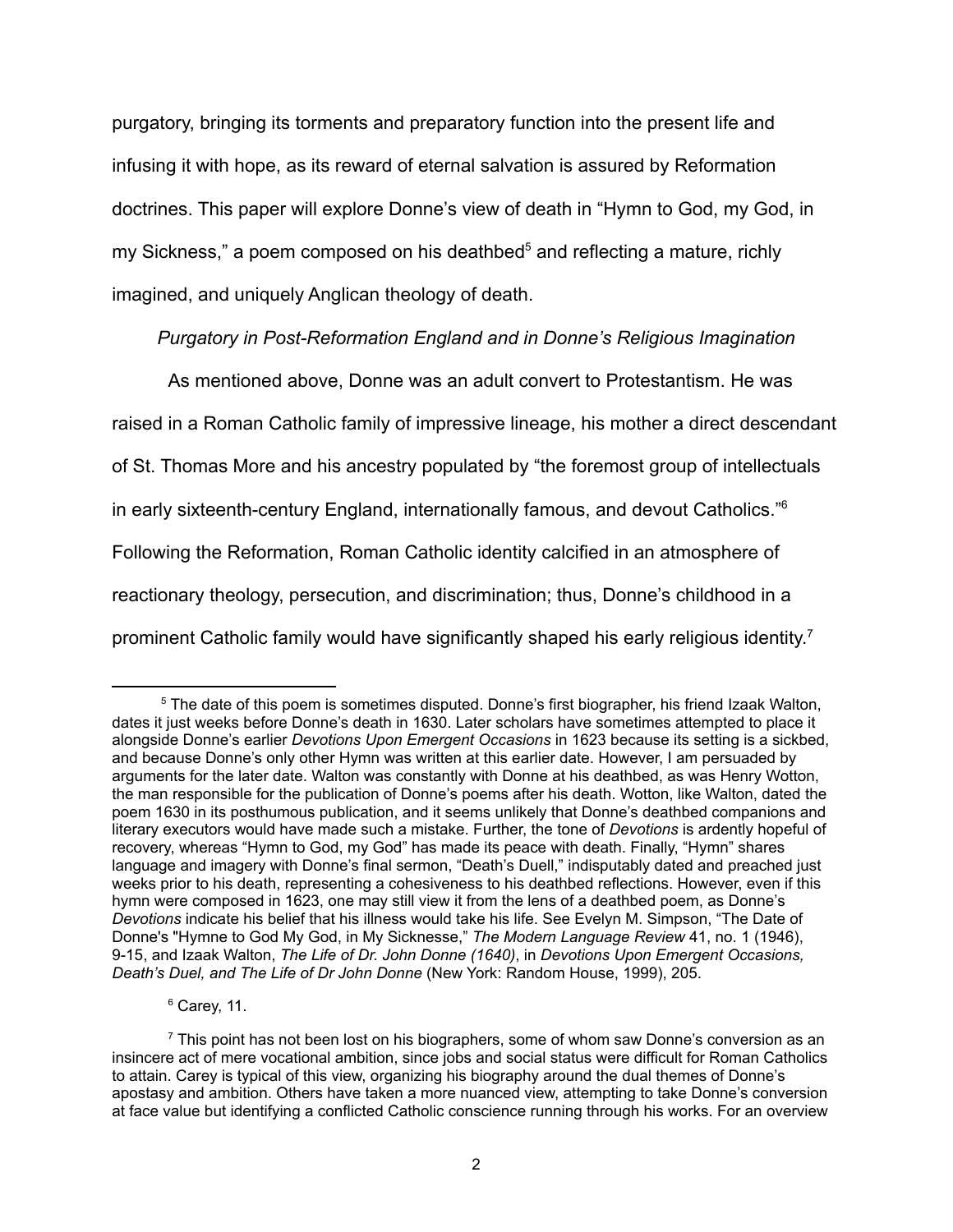Purgatory was a crucial aspect of this identity, both for its centrality in Catholic practice and for its prominence in Donne's particular lineage. Donne's ancestor Sir Thomas More had famously defended the doctrine against its Reformation detractors in his *The Supplication of Souls*. There, More attempted to "prove the existence of purgatory from reason, the Fathers, and Scripture," as well as point out the necessity of purgatory for a vital connection between the living and the dead.<sup>8</sup> More imagined countless tormented souls in purgatory, abandoned by the prayers of the living and horrified that "the hole world wold clene forget us."<sup>9</sup>

For centuries, the English conception of death had centered on purgatory. For all its abuses by the medieval church, purgatory had also served the important function of holding the living and the dead in continuity through ritual and prayer. However, such continuity was decisively severed in the Reformation. Cranmer's 1552 *Book of Common Prayer*, for example, omitted prayers for the dead from its burial liturgy. Instead, its funeral procession began with a scriptural proclamation of resurrection, an assurance that the dead were not tormented in purgatory and awaiting intercession, but were already risen with Christ.<sup>10</sup> Further, Article XXII decisively stated:

The Romish Doctrine concerning Purgatory, Pardons, Worshipping, and Adoration, as well of Images as of Reliques, and also invocation of Saints, is a

of the debate around Donne's conversion, see Ronald Huebert, "What's Wrong with Mis-devotion? A John Donne Enigma," *Renaissance and Reformation / Renaissance Et Réforme* 41, no. 2 (2018), 97-112.

<sup>8</sup> Rainer Pineas, "Thomas More's Controversy with Simon Fish." *Studies in English Literature*, 1500-1900 7, no. 1 (1967), 21.

<sup>&</sup>lt;sup>9</sup> Quoted in Ryan Hackenbracht, "Mourning the Living: Surrey's 'Wyatt Resteth Here,' Henrician Funerary Debates, and the Passing of National Virtue," *Renaissance and Reformation / Renaissance Et Réforme* 35, no. 2 (2012), 61.

<sup>10</sup> "The Ordre for the Buriall of the Dead," *1552 Book of Common Prayer,* Accessed at [http://justus.anglican.org/resources/bcp/1552/Burial\\_1552.htm](http://justus.anglican.org/resources/bcp/1552/Burial_1552.htm)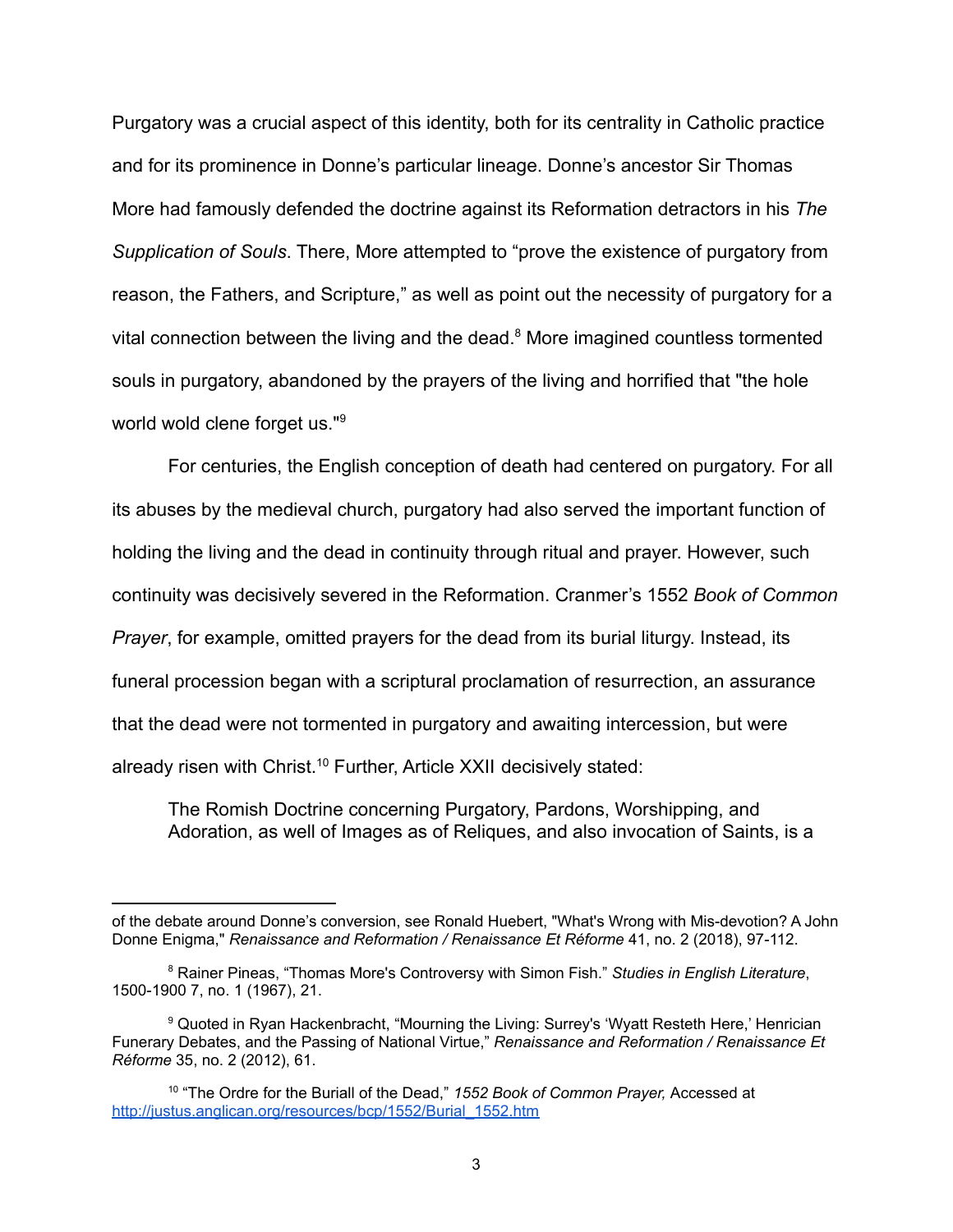fond thing vainly invented, and grounded upon no warranty of Scripture, but rather repugnant to the Word of God.<sup>11</sup>

Donne sided with the Reformers against purgatory and broke with his Catholic upbringing in his first publication, a 1610 polemic called *Pseudo-Martyr*: "So all discourse of Purgatorie seemes to me to bee but the *mythologie* of the Romane Church, and a morall application of pious and vseful fables."<sup>12</sup> The loss of those fables, however, was felt acutely: "In the world of the 1552 book the dead were no longer with us. They could neither be spoken to nor even about, in any way that affected their well-being. The dead had gone beyond the reach of human contact, even of human prayer."<sup>13</sup>

In his sympathetic portrayal of Donne's conversion, Reid notes, "It is hard to come well out of leaving a persecuted minority to join the church of its oppressors."<sup>14</sup> Donne's conversion from Catholicism and his family lineage may indeed have been hard, and may have meant that he felt the loss of purgatory more acutely than his Anglian contemporaries. His works revealed a "lifelong fixation on death and decay"<sup>15</sup> seemingly to bridge the void left by purgatory in the Protestant imagination. On one side of this bridge is Donne's Reformed theology, with its assurance of salvation by grace through faith and the immediacy of a post-death resurrection to glory. On the other side of this bridge is Donne's creative remapping of purgatory. In Donne's poetic handling,

<sup>11</sup> "The Thirty-Nine Articles of Religion of 1571." *The Book of Common Prayer (2019)*. Anglican Liturgy Press: 2019. Accessed at <http://bcp2019.anglicanchurch.net/wp-content/uploads/2019/08/63-Articles-of-Religion.docx>.

<sup>12</sup> John Donne, *Pseudo-Martyr* (1610), 106. Accessed at <https://quod.lib.umich.edu/e/eebo/A20647.0001.001?view=toc>

<sup>&</sup>lt;sup>13</sup> Abram Steen, "'remembrest right': Remembering the Dead in John Donne's 'Songs and Sonets.'" *Renaissance and Reformation / Renaissance Et Réforme* 33, no. 2 (2010), 93-94.

<sup>14</sup> David Reid, "John Donne," *The Metaphysical Poets* (New York: Routledge, 2000), 18.

<sup>&</sup>lt;sup>15</sup> Alexis Butzner, "I Feare thee More': Donne's Devotions and the Impossibility of Dying Well." *Studies in Philology* 114, no. 2 (2017), 333.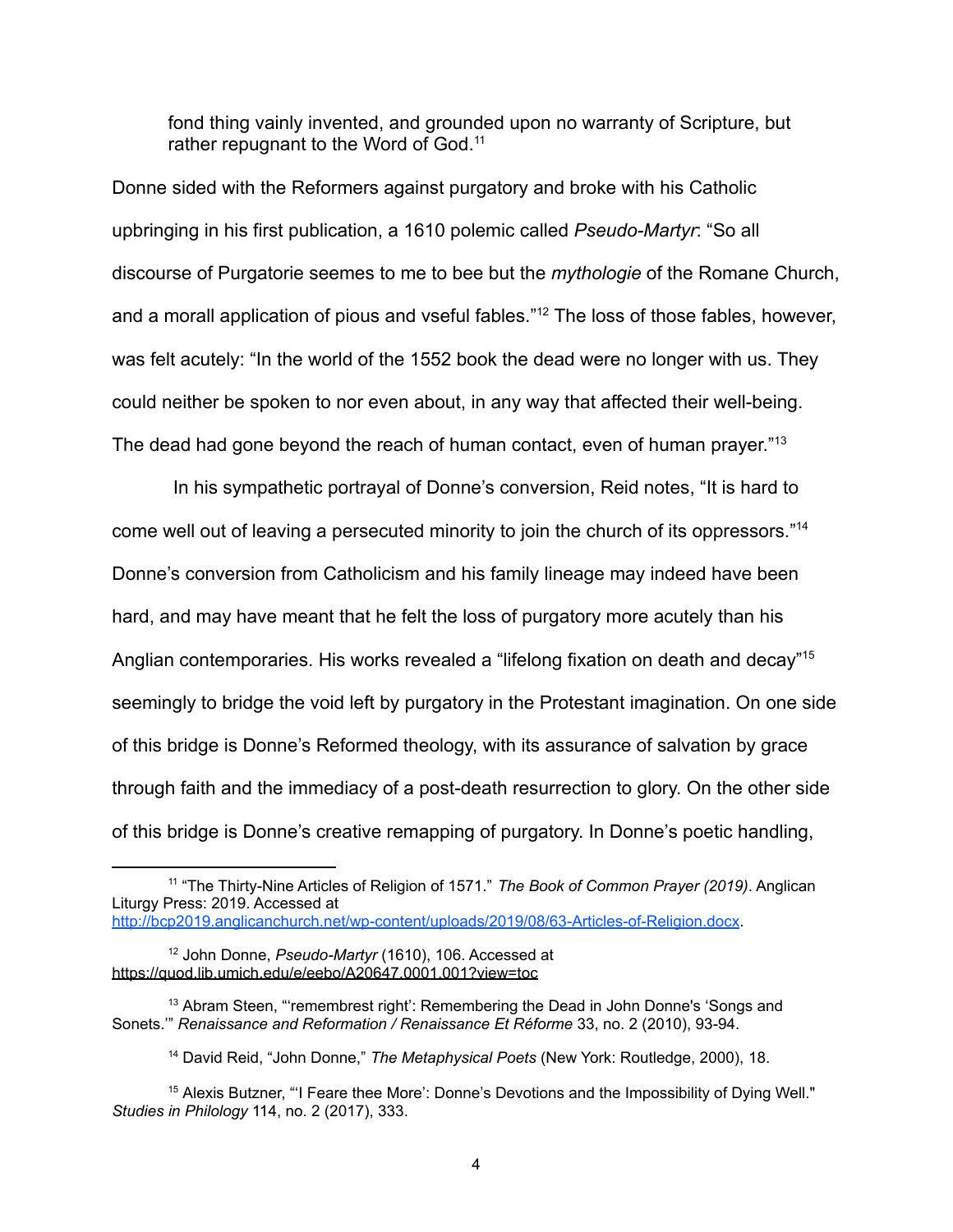the preparatory work of purgation no longer takes place on the other side of eternity, but on this one, in the sickbed meditations of the dying and the personal piety of the living. The connection between death and life is no longer in the ritual prayers governing purgatory, but within the individual's own soul as it vascillates between fear of death and hope of resurrection. Purgatory is no longer other-worldly, but this-worldly; it is domesticated and interiorized, much like Anglican personal piety. Donne's final sermon, preached shortly before his death, makes explicit his vision of a domesticated purgatory: "Where do these ghosts [that is, the souls awaiting purgation] reside? In a realm under the earth? In a special place set aside for purgation? No, here in this world, a world that is an enormous charnel house, where we await resurrection."<sup>16</sup> How does this remapped purgatory appear in Donne's deathbed poem, "Hymn to God, my God, in my Sickness", and how does it represent an Anglican ethos?

*Donne's View of Death in "Hymn to God, my God, in my Sickness"*<sup>17</sup>

Since I am coming to that holy room, Where, with thy choir of saints for evermore, I shall be made thy music; as I come I tune the instrument here at the door, And what I must do then, think here before.

Whilst my physicians by their love are grown Cosmographers, and I their map, who lie Flat on this bed, that by them may be shown That this is my south-west discovery, *Per fretum febris*, by these straits to die,

I joy, that in these straits I see my west; For, though their currents yield return to none, What shall my west hurt me? As west and east

<sup>16</sup> John Donne, "Death's Duell," in *Devotions Upon Emergent Occasions, Death's Duel, and The Life of Dr John Donne* (New York: Random House, 1999), 171.

<sup>17</sup> John Donne, "Hymn to God, my God, in my Sickness," *Poetry Foundation Online*, <https://www.poetryfoundation.org/poems/44114/hymn-to-god-my-god-in-my-sickness>.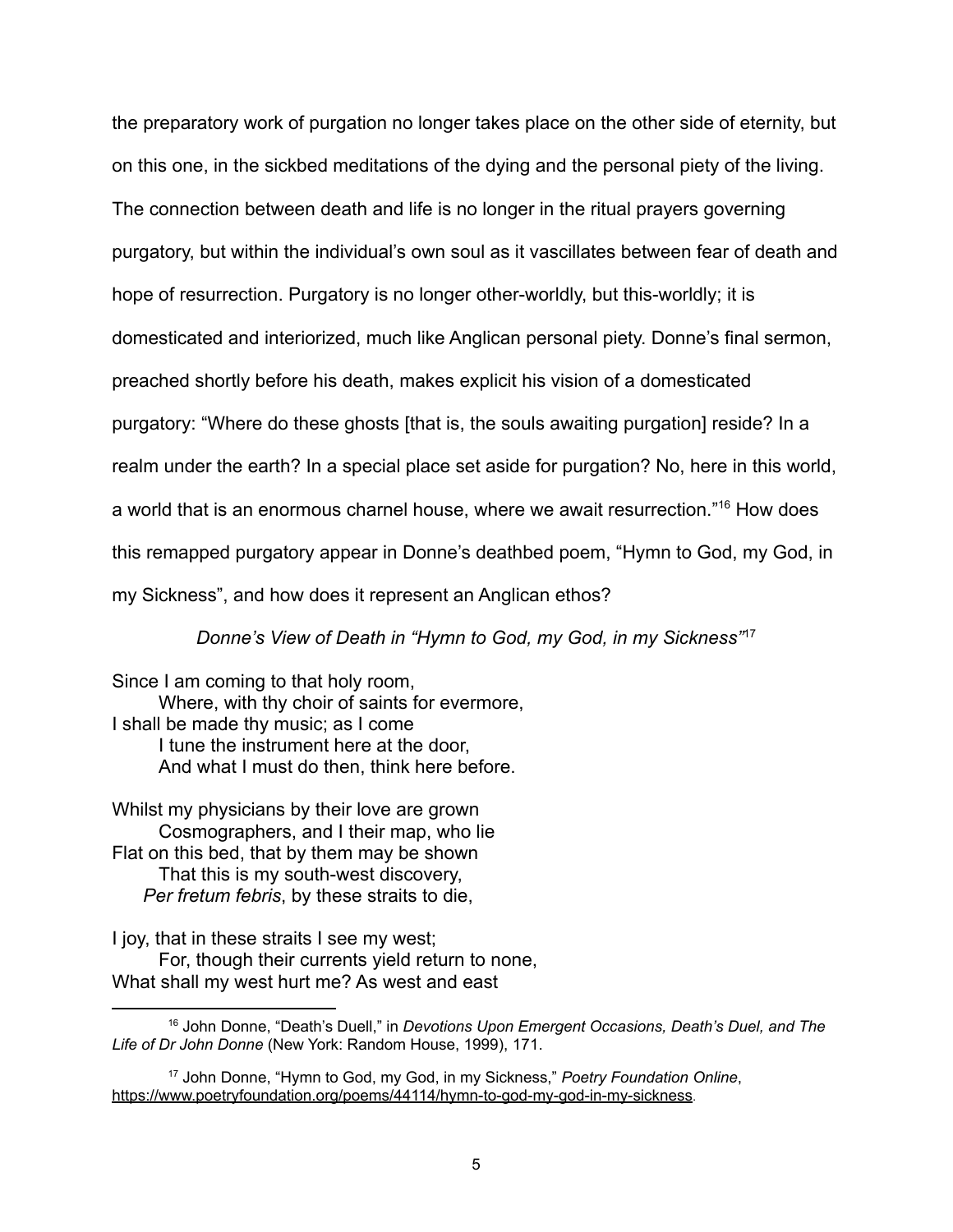In all flat maps (and I am one) are one, So death doth touch the resurrection.

Is the Pacific Sea my home? Or are The eastern riches? Is Jerusalem? Anyan, and Magellan, and Gibraltar, All straits, and none but straits, are ways to them, Whether where Japhet dwelt, or Cham, or Shem.

We think that Paradise and Calvary, Christ's cross, and Adam's tree, stood in one place; Look, Lord, and find both Adams met in me; As the first Adam's sweat surrounds my face, May the last Adam's blood my soul embrace.

So, in his purple wrapp'd, receive me, Lord; By these his thorns, give me his other crown; And as to others' souls I preach'd thy word, Be this my text, my sermon to mine own: "Therefore that he may raise, the Lord throws down."

Donne repeatedly engages in what Targoff calls poetic "brinksmanship,"<sup>18</sup>

traversing the very edge of death then retreating to the comforting doctrine of the

resurrection. This brinksmanship holds life and death, assurance and torment, in

perpetual tension evoking purgatory itself. In this way, Donne "perform[s] the sacred

task previously performed by catholic ritual"<sup>19</sup> of maintaining a vital connection between

life and death. As he does, he also holds in tension the Reformed and catholic identities

of his Anglican ethos.

Such tension is evident in many of Donne's works, particularly his Holy Sonnets and his *Devotions upon Emergent Occasions*, in which he meditates on his progressing illness and fear of death with his characteristic brinksmanship and emotive, palpable tension. "Hymn to God, my God, in my Sickness" demonstrates a similar dynamic tension, yet its tone is more settled and less fearful than in Donne's early works,

<sup>19</sup> Steen, 95. <sup>18</sup> Ramie Targoff, *John Donne: Body and Soul* (Chicago: University of Chicago Press, 2008), 133.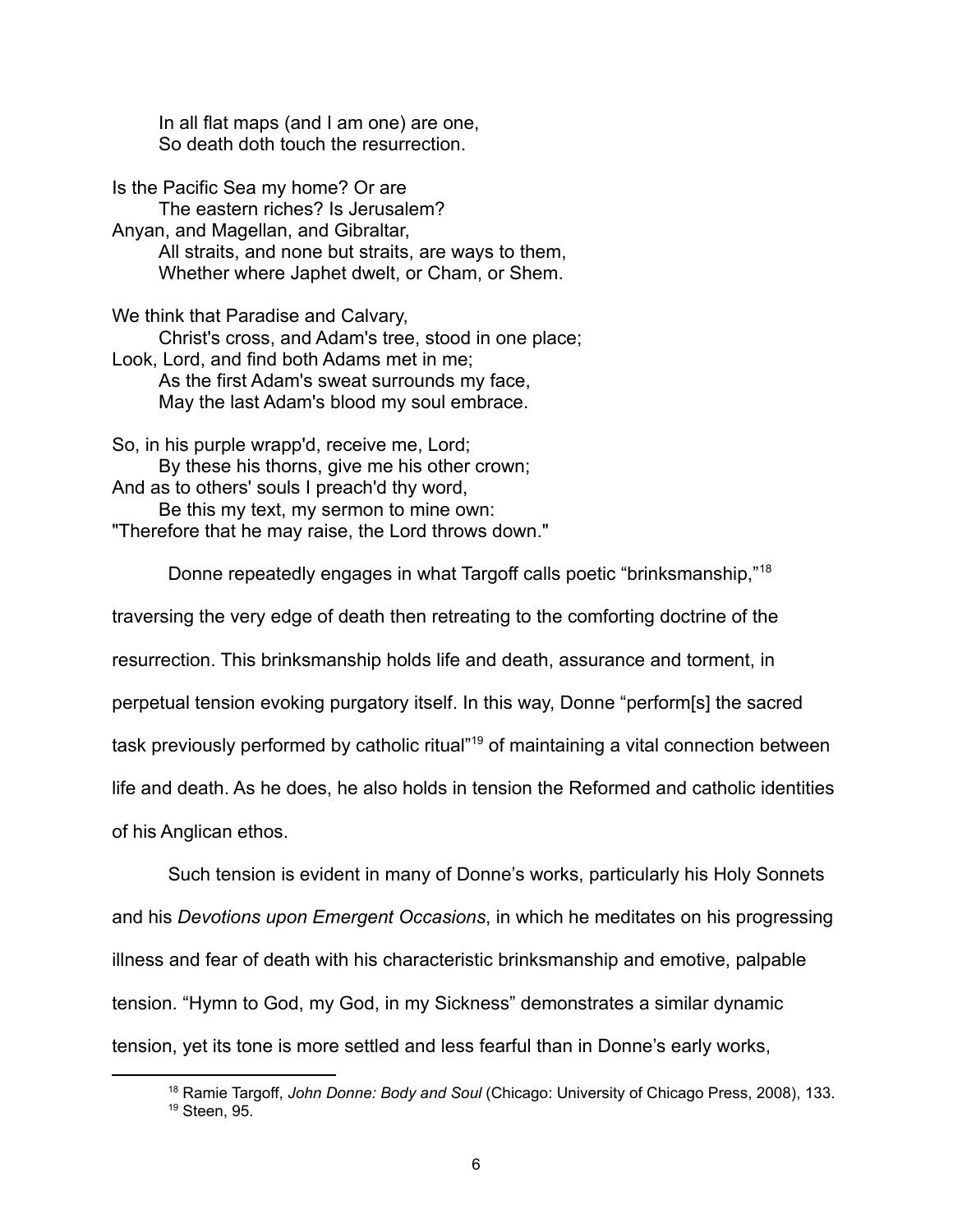representing a mature theology of death by one who has spent most of his adult life wrestling with its torments. Gone is the melancholic angst and terror of a younger Donne, and present instead is a bright, even playful hope for a resurrection that evokes a sense of grand adventure.

One source of this adventurous tension is Donne's east-west imagery. Donne compares his dying body to a map, a favorite metaphor of his and one he employs often in his sickbed meditations in *Devotions Upon Emergent Occasions*. 20 In this poem, Donne's doctors read his map to discover a "south-west" passage by which he will surely die. Donne must travel "*per fretum febris";* that is, "by the straits of fever" to the heat of the south and the decline of the west. Yet paradoxically, Donne rejoices at the discovery of this fatal passage: "Having by this metaphor expressed the worst, Donne, by the same metaphor begins to redeem the worst. For . . . what lies beyond the straits of their 'south-west discovery' is not annihilation but the new and unimagined world of the Pacific Ocean."<sup>21</sup> Donne ponders the tension between west and east, death and resurrection, a tension ultimately resolved in paradox. For if Donne is a two-dimensional map, his westernmost and easternmost edges are actually the same place. Donne's western journey by the straits of fever is not only one of decline, but of discovery. "What shall my west hurt me? As west and east / In all flat maps (and I am one) are one, / So death doth touch the resurrection."

<sup>&</sup>lt;sup>20</sup> As a young man, Donne participated in several sea explorations to Spain and the Azores, introducing him to the world of cartography, exploration, and navigation. Reid, 20. For map and exploration metaphors in Donne's *Devotions*, see 4, 8, 16, 19, 37, 103, 116.

<sup>21</sup> Malcolm Guite, *Faith, Hope, and Poetry: Theology and the Poetic Imagination* (Surrey, England: Ashgate, 2010), 105-117. Accessed at [https://malcolmguite.wordpress.com/2017/03/31/mapping-new-worlds-john-donne-and-the-power-of-meta](https://malcolmguite.wordpress.com/2017/03/31/mapping-new-worlds-john-donne-and-the-power-of-metaphor-2/#_ftnref) [phor-2/#\\_ftnref](https://malcolmguite.wordpress.com/2017/03/31/mapping-new-worlds-john-donne-and-the-power-of-metaphor-2/#_ftnref)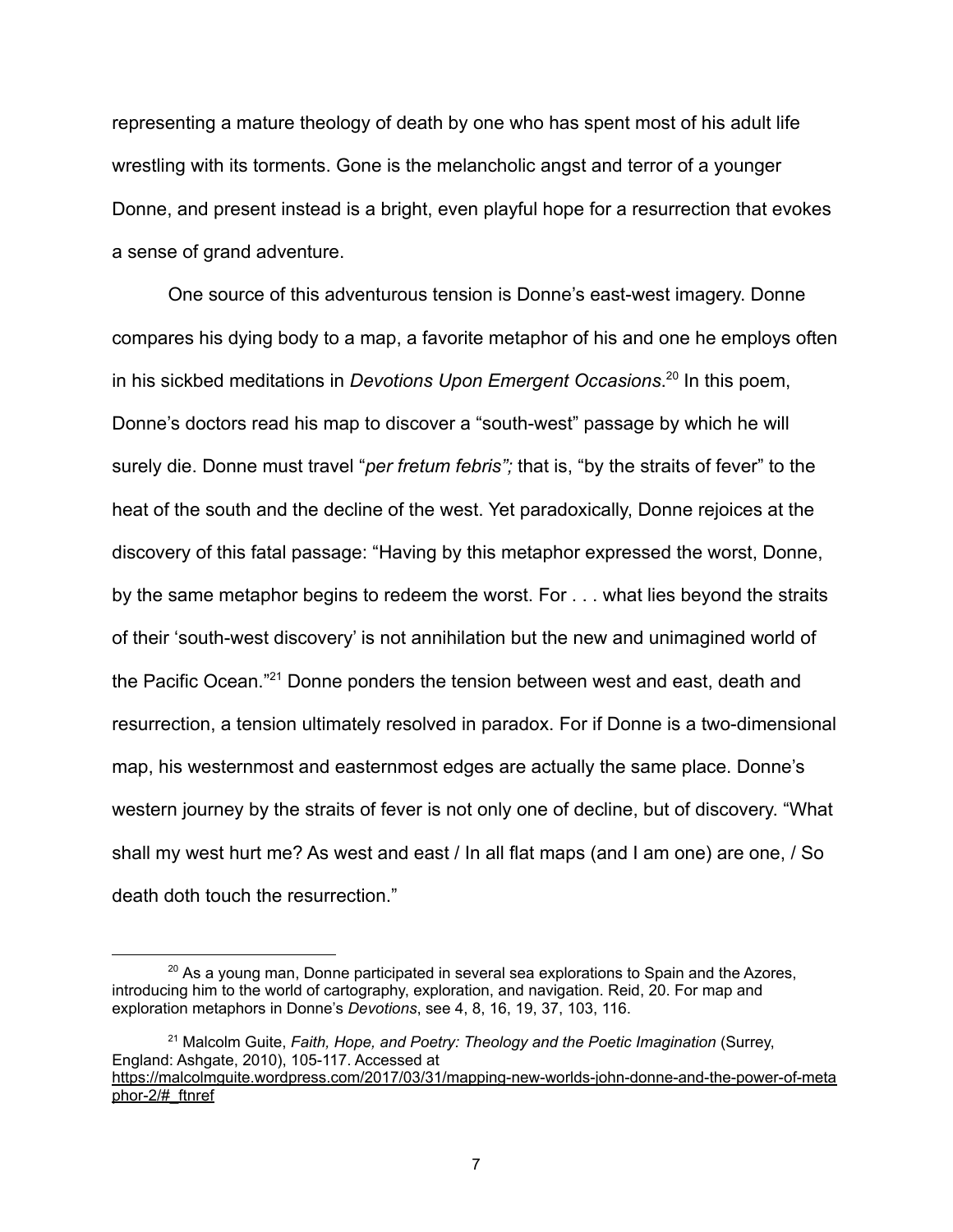Donne then calls forth similar tensions in a series of paradoxical theological images depicting the transfiguration of all his worldly torments in Christ's redemption. Each of these apparent polarities are discovered, like the edges of a map, to represent the same paradoxical reality. For example, Donne claims that "Paradise and Calvary, / Christ's cross, and Adam's tree, stood in one place"; that is, the tree-origin of all human sin and suffering finds its final resolution in the same place, now transfigured into the tree-redemption of the cross of Christ. Similarly, "the first Adam's sweat" evokes the consequence of the fall in Donne's body, both the toil of work and the pain of sickness. Yet this bodily sin-sickness will find its resolution in its embrace by another bodily fluid, the "last Adam's blood," that is, the blood of Christ. Donne's suffering, represented by "these his thorns," is the means by which he receives Christ's "other crown." And in his final verse, Donne preaches his own sermon to himself, ministering to his own soul the paradoxical reality of resurrection by way of death: "that he may raise, the Lord throws down." Chadwick has noted that "in Donne, we may find some of the best Reformed theology, whether pastoral or dogmatic. There is no question of repudiating the Reformation. And yet the air is fresh."<sup>22</sup> These verses demonstrate the fresh air of Donne's Reformed theology. Indeed, there is no question of repudiating the Reformation. Donne delivers a series of potent images of the gracious salvation of a sinner solely by the merits of Christ.

And yet these images also convey the tension of purgatory, remapped onto the terrain of a living body in a private drama of suffering and salvation. The poem's many tensions portray dying as a state of limbo, a transfiguring journey, a sort of purgation. Donne is traversing the straits between the western realm of death and the eastern

8

<sup>22</sup> Chadwick, 8.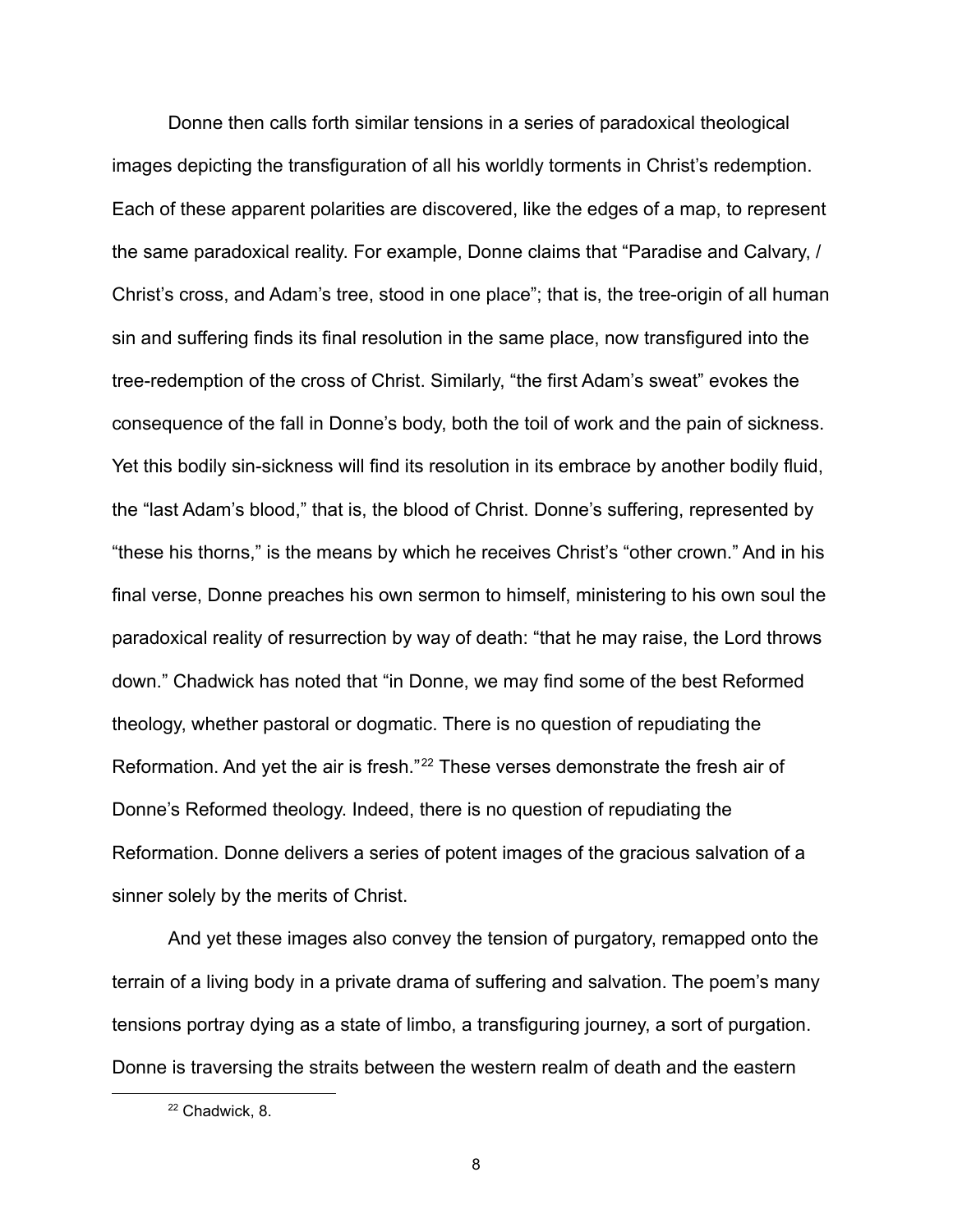promise of eternal life; his deathbed torments are being transfigured from sweat to blood, from thorns to crown. But this remapped purgatory is thoroughly Protestant, infused with the Reformation certainty of resurrection hope. Donne is confident that all his sufferings as a descendant of the first Adam will be redeemed by the blood of the last Adam, Christ. There is no hint of uncertainty of Donne's final destination, no need of Catholic ritual to hasten or alter his journey, no delay between death and salvation; the feverish straits by which Donne must traverse death will surely bring him to life, for "death doth touch the resurrection."

Furthermore, this remapped purgatory is distinctly uniquely domestic, this-worldly, and interior, just as the English Reformation brought personal piety out of the monasteries and cathedrals and into the everyday lives of lay people through Cranmer's *Book of Common Prayer*. Donne imagines eternal life itself as a domestic space: "that holy room." As he awaits passage into that room, he imagines himself "here at the door," inhabiting a similarly domestic space. Donne's work on this side of the door is one of preparation for the holy room, a domesticated picture of preparation for heaven. But the preparatory imagery is not that of otherworldly batterings of the soul in some ethereal purgatory, but of the earthy task of tuning his "instrument"—that is, his life—for the moment when he "shall be made music." On this side of the door, Donne must also engage in the interior task of thought: "what I must do then, think here before." Thus in this opening stanza, the passage from death to life is as simple as passing from one room to another. Purgatory—that place of readying one's soul for eternal life—is solidly on this side of the door and remarkably ordinary, setting one's hands and one's mind toward heavenly preparations.

9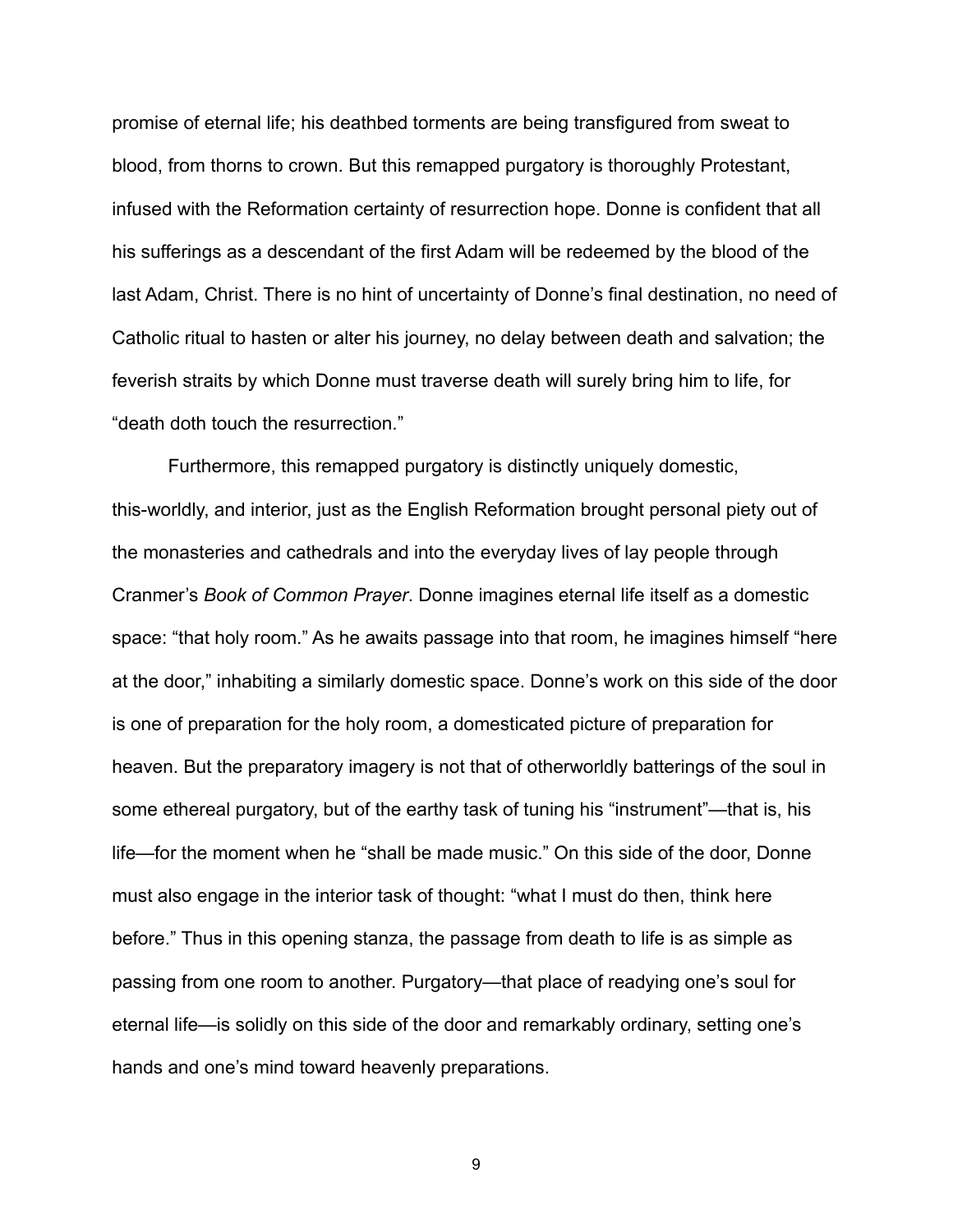The domestic motif continues in the next stanza, which reveals that even the dramatic voyages and grand theological paradoxes of the poem are situated within a domestic space: Donne's sick body lying "flat on this bed." In *Devotions*, Donne meditates frequently on the flat sickbed as the location of a divine drama of death and resurrection. For example:

When God came to breathe into man the breath of life, he found him flat upon the ground; when he comes to withdraw that breath from him again, he prepares him to it by laying him flat upon his bed. . . . A sickbed is a grave . . . where I must practice my lying in the grave by lying still, and not practice my resurrection by rising anymore. $23$ 

Here again in "Hymn," the bed is a domestic place rendered sacred. Donne lies on his bed, flat as a map to be read by his physicians, yet this map represents the paradoxical convergence of death and resurrection. Again, the location of the soul's preparation for eternity has been radically domesticated. One is no longer readied for eternity through purgatory torments, prayers, or indulgences, but through supine submission to God in one's most ordinary spaces. Anglican personal piety similarly hallowed the humble bedchamber, as the morning and evening prayers of the daily office were assumed to be prayed at bedside.<sup>24</sup> The final plea of the poem, "So, in his purple wrapp'd, receive me, Lord" imagines Donne received into glory wrapped in Christ's royal purple garments; yet because of the poem's settings, these wrappings also evoke Donne's bedsheets,<sup>25</sup> transfigured.

<sup>23</sup> Donne, *Devotions*, 13.

<sup>&</sup>lt;sup>24</sup> See Hester Lees-Jeffries, "Thou Hast Made This Bed Thine Altar': John Donne's Sheets" in *Domestic Devotions in the Early Modern World*, edited by Faini Marco and Meneghin Alessia (Boston: Brill, 2019), 277.

 $25$  In Donne's time, bedsheets often served a dual purpose as the funeral shroud of one who died in bed; Lees-Jeffries, 271. Izaak Walton tells the story of Donne commissioning an etching of him tied in his bedsheets like a funeral shroud, his "pale and dealike face . . . purposely turned toward the East." Walton, 217.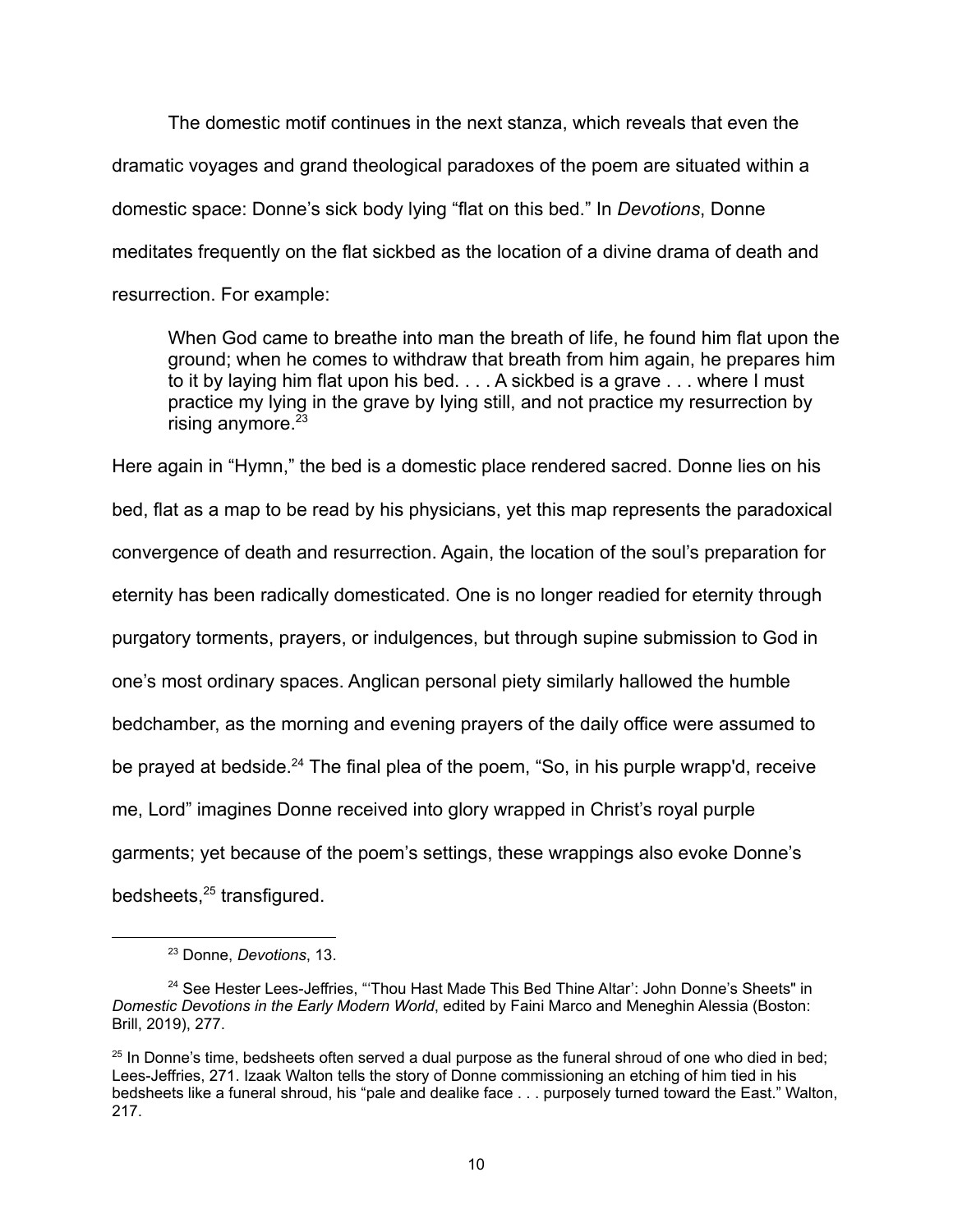## *Conclusion*

Donne's Catholic background had imprinted the concept of purgatory in his religious imagination. The loss of purgatory for Donne represented more than a transfer of denominational identity; it represented a discontinuity between life and death and a new anxiety about the soul's readiness for heaven. While Donne rejected the doctrine of purgatory with his Reformed contemporaries, he retained its vital functions, creatively remapping its contours into a distinctly Anglican landscape. The purgatory purpose of soul-preparation became a matter of personal suffering and domestic piety among ordinary people in domestic spaces. The purgatory continuity between the living and the dead was reimagined as the paradoxical coexistence of death and resurrection rooted in the Reformed assurance of salvation. Aspects of this remapped purgatory appear throughout Donne's many works on death, but appears in particularly mature and richly imagined form in his deathbed poem, "Hymn to God, my God, in my Sickness." There, Donne invites the reader with him as he traverses the straits of death, only to discover at journey's end the glorious paradox that "death doth touch the resurrection."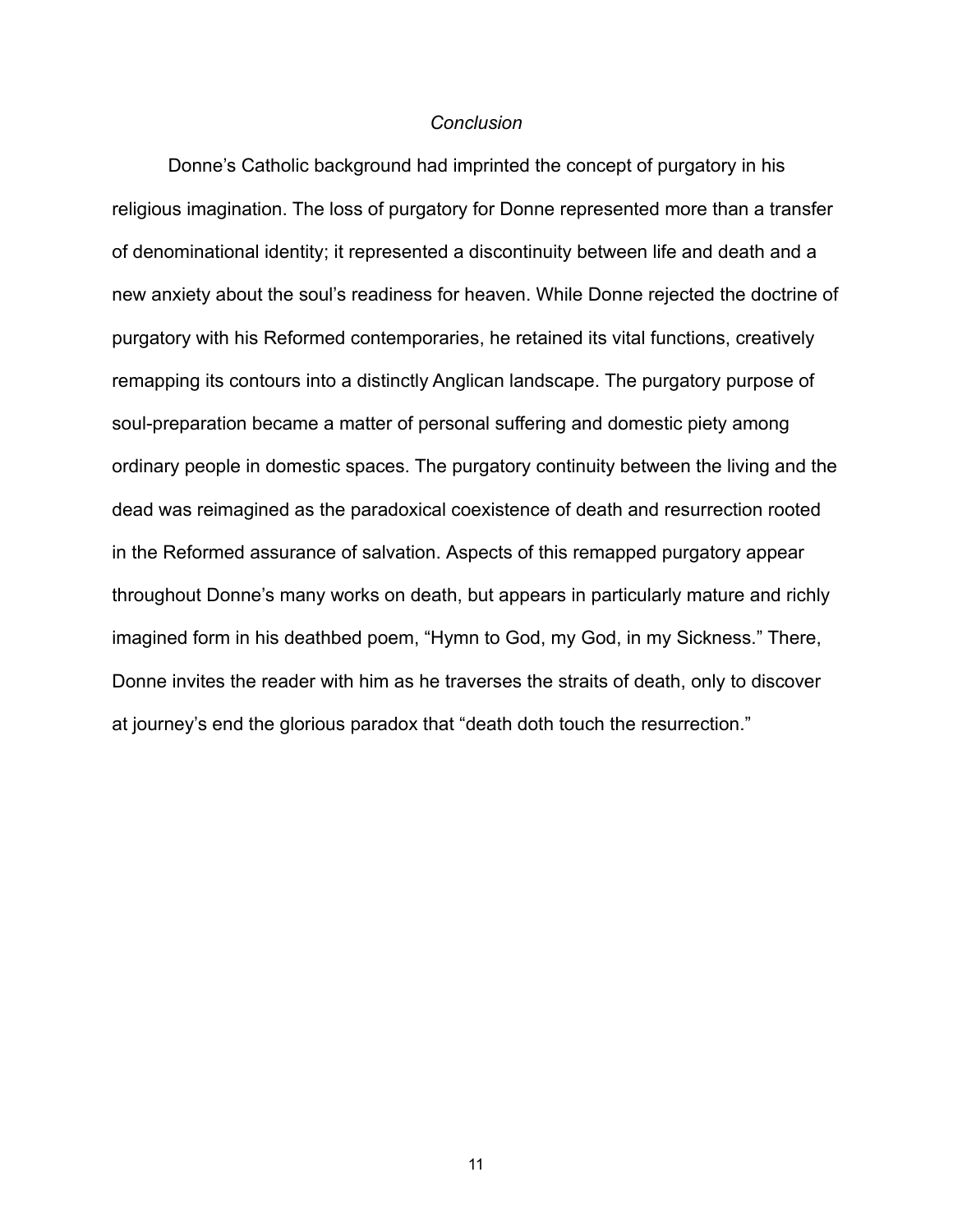## **Bibliography**

- Butzner, Alexis. "'I Feare the More': Donne's Devotions and the Impossibility of Dying Well." *Studies in Philology* 114, no. 2 (2017): 331-67.
- Carey, John. *John Donne: Life, Mind and Art.* London: Faber & Faber, 1981.
- Chadwick, Owen. *The Spirit of the Oxford Movement: Tractarian Essays*. Cambridge: Cambridge University Press, 1990. Cited in a lecture delivered by Dr. Joseph Lawrence at Trinity School for Ministry. Ambridge, PA, 18 October 2020.
- Donne, John. *Devotions upon Emergent Occasions, Death's Duel, and The Life of Dr John Donne.* New York: Random House, 1999.
- Donne, John. "Hymn to God, my God, in my Sickness." *Poetry Foundation Online.* Accessed at [https://www.poetryfoundation.org/poems/44114/hymn-to-god-my-god-in-my-sickn](https://www.poetryfoundation.org/poems/44114/hymn-to-god-my-god-in-my-sickness) [ess](https://www.poetryfoundation.org/poems/44114/hymn-to-god-my-god-in-my-sickness)
- Donne, John. *Pseudo-Martyr* (1610). Accessed at <https://quod.lib.umich.edu/e/eebo/A20647.0001.001?view=toc>
- Greenblatt, Stephen. *Hamlet in Purgatory.* Princeton, NJ: Princeton University Press, 2001.
- Guite, Malcolm. *Faith, Hope, and Poetry: Theology and the Poetic Imagination*. Surrey, England: Ashgate, 2010. 105-117. Accessed at [https://malcolmguite.wordpress.com/2017/03/31/mapping-new-worlds-john-donn](https://malcolmguite.wordpress.com/2017/03/31/mapping-new-worlds-john-donne-and-the-power-of-metaphor-2/#_ftnref) [e-and-the-power-of-metaphor-2/#\\_ftnref](https://malcolmguite.wordpress.com/2017/03/31/mapping-new-worlds-john-donne-and-the-power-of-metaphor-2/#_ftnref)
- Hackenbracht, Ryan. "Mourning the Living: Surrey's 'Wyatt Resteth Here,' Henrician Funerary Debates, and the Passing of National Virtue." *Renaissance and Reformation / Renaissance Et Réforme* 35, no. 2 (2012): 61-82.
- Huebert, Ronald. "What's Wrong with Mis-devotion? A John Donne Enigma." *Renaissance and Reformation / Renaissance Et Réforme* 41, no. 2 (2018): 97-112
- Lees-Jeffries, Hester. "'Thou Hast Made This Bed Thine Altar': John Donne's Sheets." In *Domestic Devotions in the Early Modern World*, edited by Faini Marco and Meneghin Alessia, 269-87. Boston: Brill, 2019.

Moorman, JRH. *A History of the Church of England.* Harrisburg, PA: Morehouse, 1963.